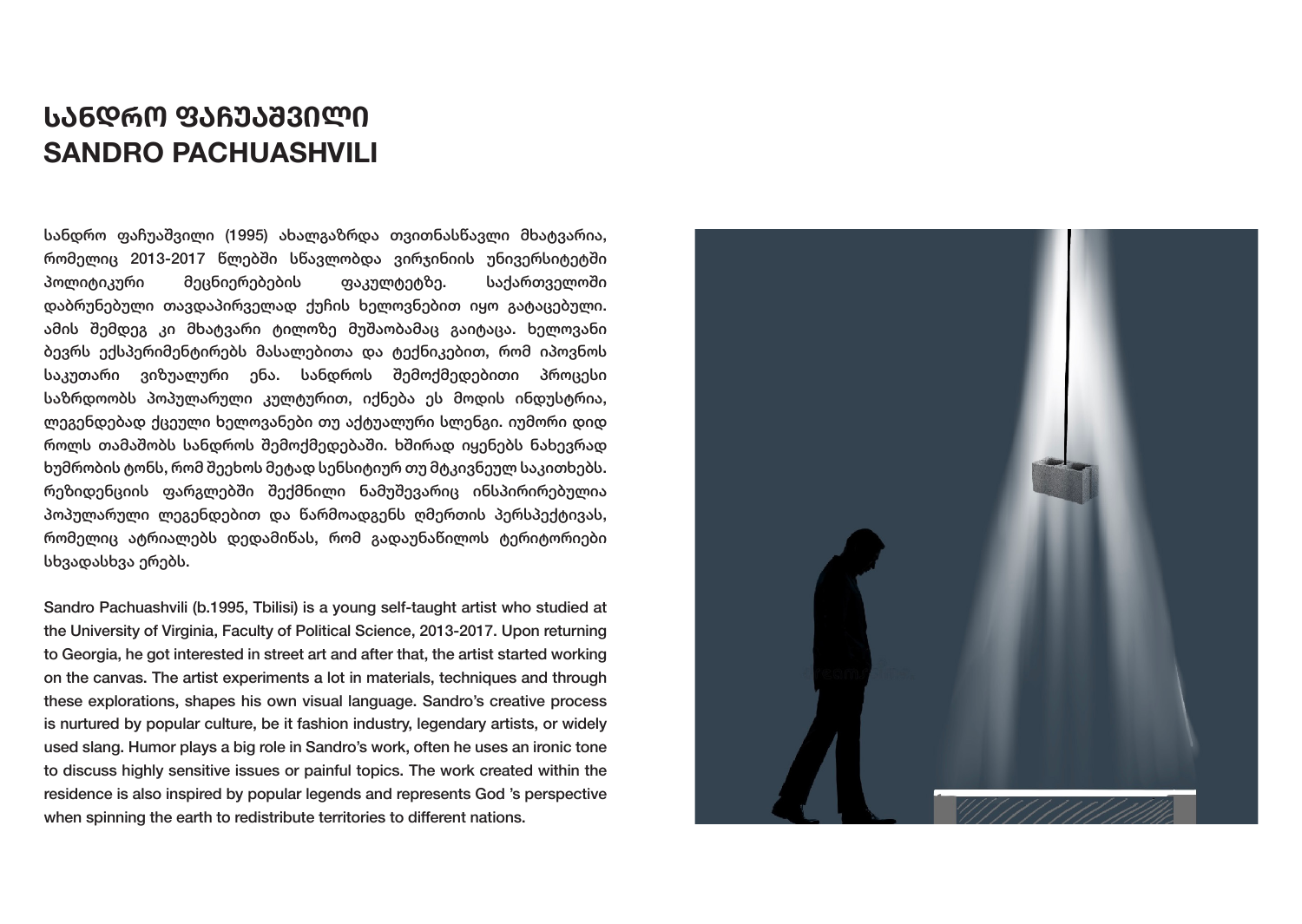## **ᲠᲐᲢᲝᲛ ᲛᲝᲜᲐᲬᲘᲚᲔᲝᲑ ᲐᲛ ᲞᲠᲝᲔᲥᲢᲨᲘ? ᲣᲙᲐᲕᲨᲘᲠᲓᲔᲑᲐ ᲘᲛᲐᲡ, ᲠᲝᲛ ᲘᲡ ᲐᲤᲮᲐᲖ ᲛᲝᲜᲐᲬᲘᲚᲔᲔᲑᲗᲐᲜ ᲔᲠᲗᲐᲓ ᲛᲘᲛᲓᲘᲜᲐᲠᲔᲝᲑᲡ?**

პირველ რიგში, თბილისი ფოტო ფესტივალის ღია კონკურსი ვნახე და ვიცოდი, რომ უნდა მიმეღო მონაწილეობა. შემდეგ კი, პროექტის იდეამ "ქარიშხალი ჩვენს ზღვებში" ძალიან დამაინტერესა. ზოგადად მშვიდი ადამიანი ვარ და არანაირი შტორმი არაა ჩემს ზღვაში, ამიტომ კიდევ უფრო საინტერესო იყო თუ რას გავაკეთებდი ამ თემაზე.

# **WHY ARE YOU PARTICIPATING IN THIS PROJECT? IS THIS TIED WITH THE FACT THAT THE PROJECT HAPPENING ALONGSIDE ABKHAZ PARTICIPANTS?**

Well, first, when I saw an open call from the Tbilisi Photo Festival, I knew I had to take part in the project. Second of all the idea itself "Storm in Our Seas" was very interesting and challenging for me because I'm a very easy-going and calm person, don't really have any major storms in my sea, so I was curious about what I would do for the project.

#### **ᲠᲐᲛᲓᲔᲜᲘ ᲮᲐᲜᲘᲐ, ᲠᲐᲪ ᲮᲔᲚᲝᲕᲜᲔᲑᲐᲡ ᲐᲙᲔᲗᲔᲑ?**

ხელოვნების კეთება 2017 წლიდან დავიწყე და მას შემდეგ არ გავჩერებულვარ, ერთი დღითაც კი. დროის განმავლობაში იცვლებოდა პროცესი, თუმცა თუ დააკვირდებით, დაინახავთ როგორ შეიცვალა ხელოვნება და თავად ხელოვანი ჩემს ნამუშევრებში.

#### **HOW LONG HAVE YOU BEEN MAKING ART?**

I started in 2017 and haven't stopped since, not even for a day. It has changed time after time, but in the end, I think you can see the non-stop process of art and artist change in my works.

# **ᲡᲐᲙᲣᲗᲐᲠ ᲗᲐᲕᲡ ᲡᲮᲕᲐᲜᲐᲘᲠᲐᲓ, ᲐᲠᲐᲮᲔᲚᲝᲕᲜᲐᲓ, ᲬᲐᲠᲛᲝᲘᲓᲒᲔᲜᲓᲘ? ᲗᲣ ᲙᲘ, ᲠᲝᲒᲝᲠᲘ ᲒᲔᲒᲝᲜᲐ ᲨᲔᲜᲘ ᲗᲐᲕᲘ**

როდესაც სკოლა დავამთავრე, სამხედრო მფრინავი მინდოდა ვყოფილიყავი. ჩემი ცხოვრებაც აქეთკენ იყო მიმართული. საბედნიეროდ, ასე არ მომხდარა და უნივერსიტეტის დამთავრების შემდეგ დავიწყე იმის კეთება, რაც მაბედნიერებს და მახალისებს - დავიწყე ხატვა.

## **HAVE YOU IMAGINED YOURSELF AS SOMEONE ELSE OTHER THAN AN ART-IST? IF YES, HOW DID YOU IMAGINE YOURSELF?**

Definitely, I wanted to be an air force pilot when I finished school, and my life was all about becoming a pilot. Fortunately, it didn't work out and after graduating from university I started doing what actually makes me happy and joyful, so I started painting.

## **ᲠᲐᲢᲝᲛ ᲐᲠᲘᲩᲘᲔ ᲔᲡ ᲗᲔᲛᲐ ᲠᲔᲖᲘᲓᲔᲜᲪᲘᲘᲡᲗᲕᲘᲡ ᲓᲐ ᲗᲣ ᲒᲥᲝᲜᲘᲐ ᲛᲐᲜᲐᲛᲓᲔ ᲛᲡᲒᲐᲕᲡᲘ ᲘᲓᲔᲔᲑᲘ?**

პროექტის თემა ორჯერ შევცვალე. საბოლოოდ კი რაც ავირჩიე ადამიანებს შორის კონფლიქტს ეხება. ის თავის სიღრმეში სრულიად გამოგონილია და დროის სვლასთან ერთად სასაცილოც კი. ზოგადად, მიწებია ომის მიზეზი, მაგრამ საბოლოოდ მათ კი არ ვუვლით, არამედ ვანადგურებთ. ჩემი პროექტი დაფუძნებულია კავკასიის ადგილობრივ ლეგენდაზე.

## **WHY DID YOU CHOOSE THIS TOPIC FOR THE RESIDENCY, AND HAVE YOU HAD SIMILAR IDEAS BEFORE?**

I changed the theme for this project 2 times, the last theme I selected is about the human conflict that is in its core artificial and in the bigger sense of time, also ridiculous. Usually, whatever the wars are fought about is the land which we also destroy and don't care for. My project is based on the local legend of the Caucasus.

#### **ᲡᲣᲠᲕᲘᲚᲘ ᲒᲐᲥᲕᲡ ᲠᲝᲛ ᲨᲔᲮᲕᲓᲔ ᲡᲮᲕᲐ ᲛᲝᲜᲐᲬᲘᲚᲔᲔᲑᲡ? ᲠᲐᲢᲝᲛ?**

დიდი სიამოვნებით, განსაკუთრებით ახლა, როცა ყველაფერი ზუმში